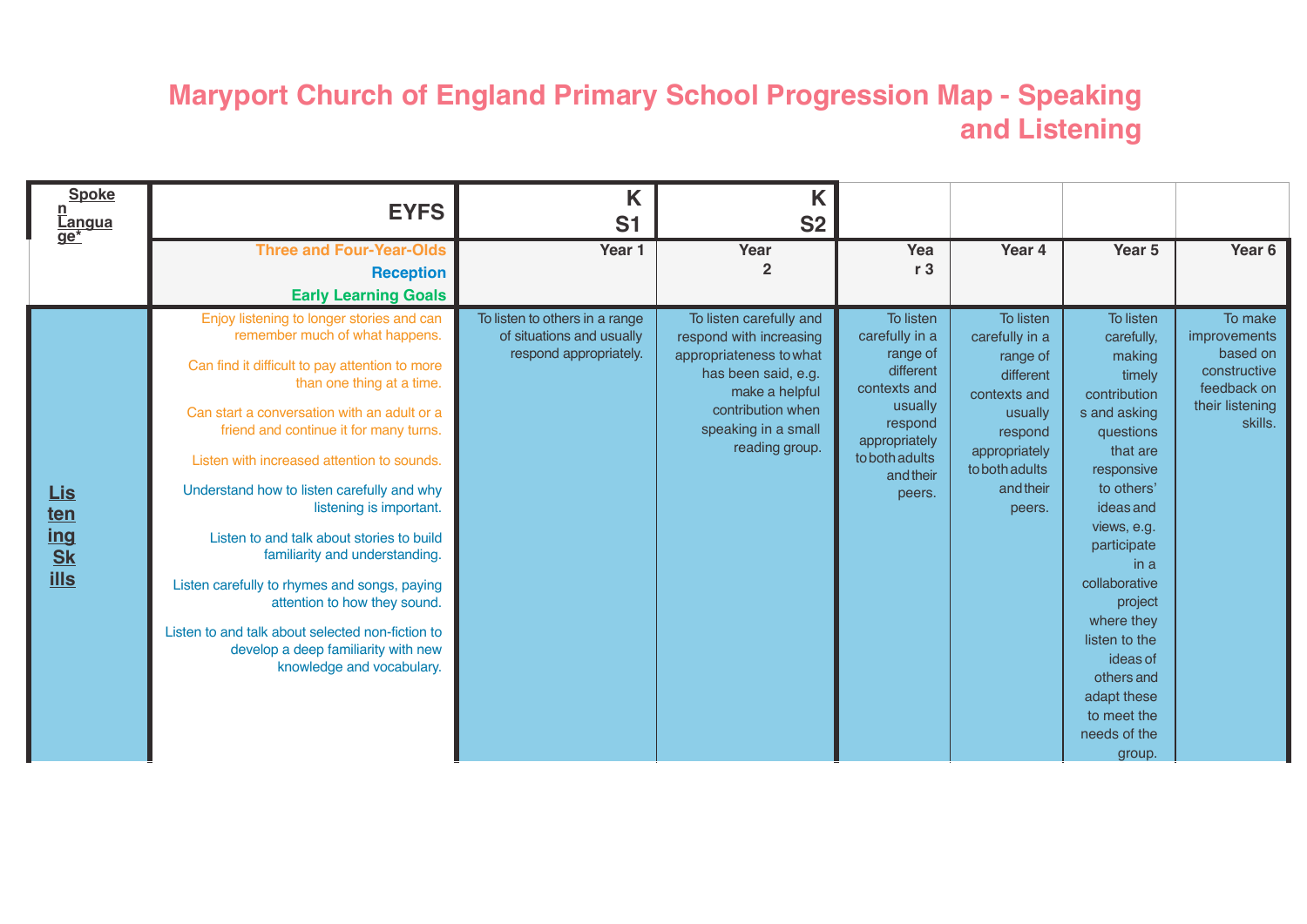|                                                | Listen attentively, move to and talk about<br>music, expressing their feelings and<br>response.<br>Listen attentively and respond to what they<br>hear with relevant questions, comments and<br>actions when being read to and during whole<br>class discussions and small group<br>interactions.<br>Make comments about what they have heard<br>and ask questions to clarify their<br>understanding.<br>Hold conversation when engaged in back-<br>and-forth exchanges with their teacher and<br>peers.<br>Give focused attention to what the teacher<br>says, responding appropriately even when<br>engaged in activity, and show an ability to<br>follow instructions involving several ideas or<br>actions. |                                                                                  |                                                                                                                                                                                                                                        |                                                                                                                                                                                                        |                                                                                                             |  |
|------------------------------------------------|-----------------------------------------------------------------------------------------------------------------------------------------------------------------------------------------------------------------------------------------------------------------------------------------------------------------------------------------------------------------------------------------------------------------------------------------------------------------------------------------------------------------------------------------------------------------------------------------------------------------------------------------------------------------------------------------------------------------|----------------------------------------------------------------------------------|----------------------------------------------------------------------------------------------------------------------------------------------------------------------------------------------------------------------------------------|--------------------------------------------------------------------------------------------------------------------------------------------------------------------------------------------------------|-------------------------------------------------------------------------------------------------------------|--|
| <b>Follow</b><br>ing<br><b>Instru</b><br>ction | Understand a question or instruction that has<br>two parts, such as "Get your coat and wait at<br>the door."<br>Increasingly follow rules, understanding why<br>they are important.<br>Give focused attention to what the teacher<br>says, responding appropriately even when<br>engaged in activity, and show an ability to follow<br>instructions involving several ideas or actions.<br>Explain the reasons for rules, know right from<br>wrong and try to behave accordingly.                                                                                                                                                                                                                               | To understand<br>instructions with more<br>than one point in many<br>situations. | To fully understand<br>instructions with more<br>than one point in many<br>situations and<br>independently seek<br>clarification when a<br>message is not clear.<br>To attempt to follow<br>instructions before<br>seeking assistance. | To follow<br>instructions in<br>a range of<br>unfamiliar<br>situations.<br>To recognise<br>when it is<br>needed and<br>ask for<br>specific<br>additional<br>information to<br>clarify<br>instructions. | To follow<br>complex<br>directions/<br>multi-step<br>instructions<br>without the<br>need for<br>repetition. |  |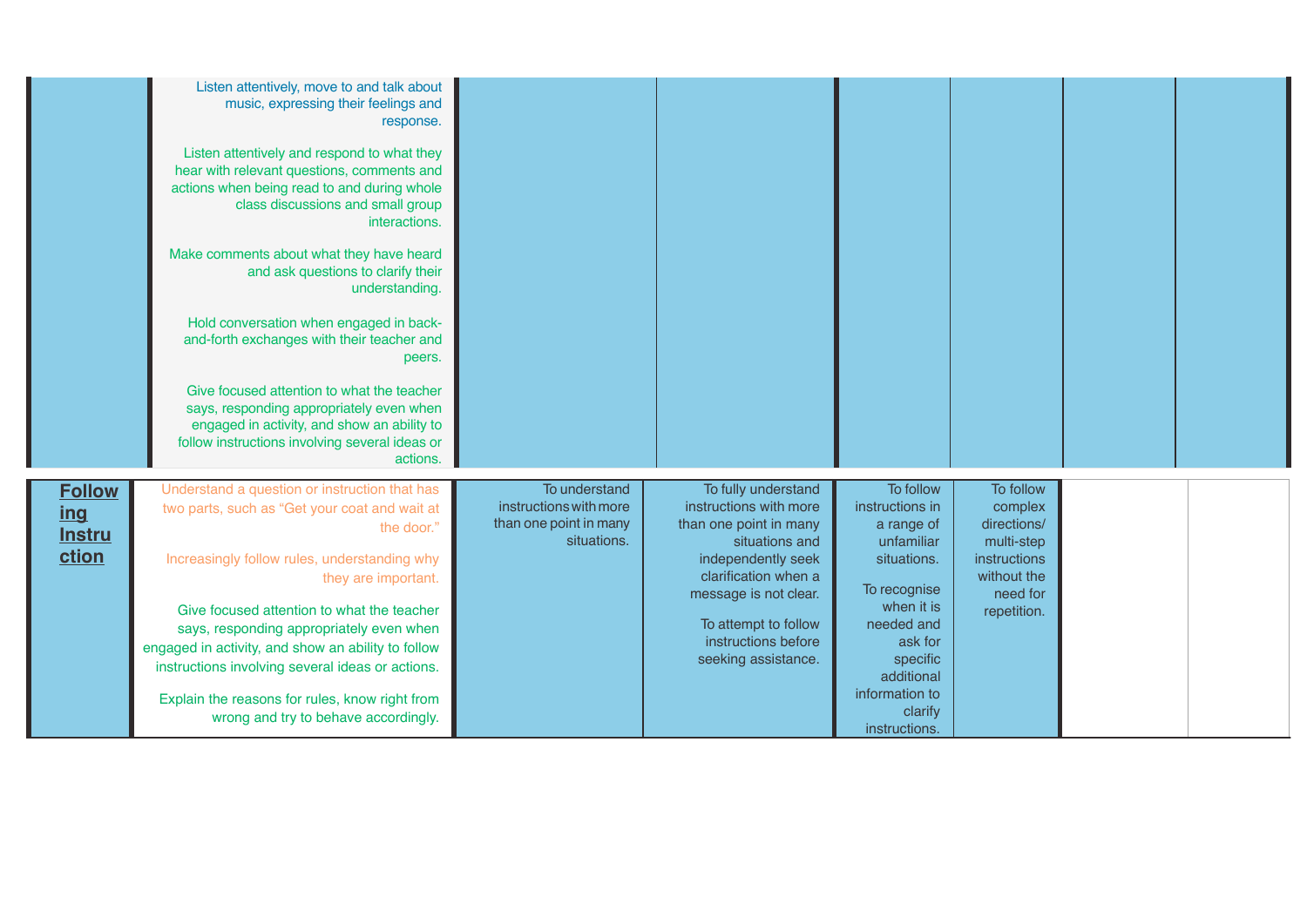| <b>Asking</b>  | Understand a question or instruction that has       | To begin to ask questions    | To show that they are      | To ask         | To generate           | To ask                        | To regularly    |
|----------------|-----------------------------------------------------|------------------------------|----------------------------|----------------|-----------------------|-------------------------------|-----------------|
|                | two parts, such as "Get your coat and wait at       | that are linked to the topic | following a conversation   | questions that | relevant              | questions which               | ask             |
| <u>&amp;</u>   | the door."                                          | being discussed.             | by asking relevant and     | relate to what | questions to          | deepen                        | relevant        |
| <b>Answeri</b> |                                                     |                              | timely questions.          | has been       | ask a                 | conversations                 | questions       |
| nq             | Understand 'why' questions, like: "Why do you       | To answer questions on a     |                            | heard or what  | specific              | and/or further                | to extend       |
| <b>Questio</b> | think the caterpillar got so fat?"                  | wider range of topics        | To answer questions        | was presented  | speaker/              | their knowledge.              | their           |
|                |                                                     | (sometimes may only be       | using clear sentences.     | to them.       | audience in           |                               | understandi     |
| n s            | Ask questions to find out more and check they       | one-word answers).           |                            |                | response to           | To understand                 | ng and          |
|                | understand what has been said to them.              |                              | To begin to give reasoning | To begin to    | what has              | how to answer                 | knowledge.      |
|                |                                                     |                              | behind their answers       | offer support  | been said.            | questions that                |                 |
|                |                                                     |                              | when prompted to do so.    | for their      |                       | require more                  | To              |
|                |                                                     |                              |                            | answers to     | To regularly          | detailed                      | articulate      |
|                |                                                     |                              |                            | questions with | offer<br>answers that | answers and<br>justification. | and justify     |
|                |                                                     |                              |                            | justifiable    | are                   |                               | answers<br>with |
|                |                                                     |                              |                            | reasoning.     | supported             |                               | confidence      |
|                |                                                     |                              |                            |                | with                  |                               | in a range      |
|                |                                                     |                              |                            |                | justifiable           |                               | of              |
|                |                                                     |                              |                            |                | reasoning             |                               | situations.     |
|                | Listen attentively and respond to what they         |                              |                            |                |                       |                               |                 |
|                | hear with relevant questions, comments and          |                              |                            |                |                       |                               |                 |
|                | actions when being read to and during whole         |                              |                            |                |                       |                               |                 |
|                | class discussions and small group interactions.     |                              |                            |                |                       |                               |                 |
|                |                                                     |                              |                            |                |                       |                               |                 |
|                | Make comments about what they have heard            |                              |                            |                |                       |                               |                 |
|                | and ask questions to clarify their                  |                              |                            |                |                       |                               |                 |
|                | understanding.                                      |                              |                            |                |                       |                               |                 |
|                |                                                     |                              |                            |                |                       |                               |                 |
|                | Offer explanations for why things happen,           |                              |                            |                |                       |                               |                 |
|                | making use of recently introduced vocabulary        |                              |                            |                |                       |                               |                 |
|                | from stories, non-fiction, rhymes and poems         |                              |                            |                |                       |                               |                 |
|                | when appropriate.                                   |                              |                            |                |                       |                               |                 |
| Drama,         | Be able to express a point of view and debate       |                              |                            |                |                       |                               |                 |
| <b>Perform</b> | when they disagree with an adult or friend,         |                              |                            |                |                       |                               |                 |
| ance &         | using words as well as actions.                     |                              |                            |                |                       |                               |                 |
| <b>Confide</b> | Show more confidence in new social situations.      |                              |                            |                |                       |                               |                 |
|                | Develop appropriate ways of being assertive.        |                              |                            |                |                       |                               |                 |
| <u>nce</u>     |                                                     |                              |                            |                |                       |                               |                 |
|                | Create their own songs, or improvise a song         |                              |                            |                |                       |                               |                 |
|                | around one they know.                               |                              |                            |                |                       |                               |                 |
|                | Retell the story, once they have developed a deep   |                              |                            |                |                       |                               |                 |
|                | familiarity with the text; some as exact repetition |                              |                            |                |                       |                               |                 |
|                | and some in their own words.                        |                              |                            |                |                       |                               |                 |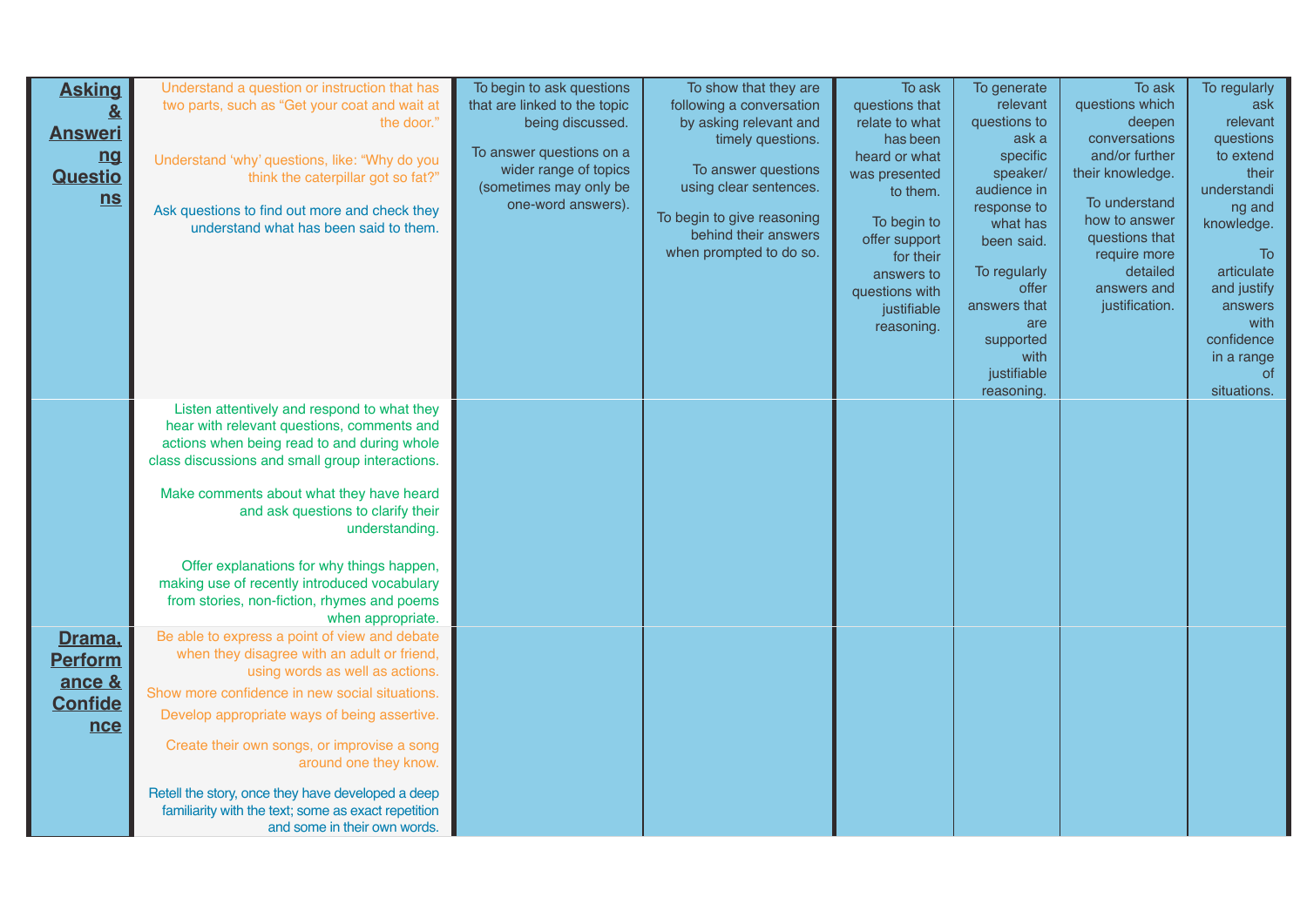|  | Learn rhymes, poems and songs.<br>Watch and talk about dance and performance art,<br>expressing their feelings and responses.<br>Sing in a group or on their own, increasing matching<br>the pitch and following the melody.<br>Explore and engage in music making and dance,<br>performing solo or in groups.<br>Be confident to try new activities and show<br>independence, resilience and perseverance in the face<br>of a challenge.<br>Sings a range of well-known nursery rhymes and<br>songs.<br>Performs songs, rhymes, poems and stories with<br>others, and (when appropriate) try to move in time to<br>music. | To speak clearly in a way<br>that is easy to understand.<br>To speak in front of larger<br>audiences, e.g. in a class<br>assembly, during a show<br>'n' tell session.<br>To know when it is their<br>turn to speak in a small<br>group presentation or play<br>performance.<br>To take part in a simple<br>role play of a known story. | To speak confidently<br>within a group of peers<br>so that their message is<br>clear.<br>To practise and<br>rehearse reading<br>sentences and stories<br>aloud.<br>To take on a different<br>role in a drama or role<br>play and discuss the<br>character's feelings.<br>To recognise that<br>sometimes speakers<br>talk differently and<br>discuss reasons why<br>this might happen. | To rehearse<br>reading<br>sentences and<br>stories aloud,<br>taking note of<br>feedback from<br>teachers and<br>peers.<br>To speak<br>regularly in<br>front of large<br>and small<br>audiences.<br>To participate<br>in role play<br>tasks,<br>showing an<br>understanding<br><b>of</b><br>character by<br>choosing<br>appropriate<br>words and<br>phrases to<br>indicate a<br>person's<br>emotions. | To use<br>intonation<br>when reading<br>aloud to<br>emphasise<br>punctuation.<br>To practise<br>and rehearse<br>sentences<br>and stories,<br>gaining<br>feedback on<br>their<br>performance<br>from teachers<br>and peers.<br>To take on a<br>specific role in<br>role-play/<br>drama<br>activities and<br>participate in<br>focused<br>discussion<br>while<br>remaining in<br>character.<br>To discuss the<br>language<br>choices of<br>other<br>speakers and<br>how this may<br>vary in<br>different<br>situations. | To narrate<br>stories with<br>intonation and<br>expression to<br>add detail and<br>excitement for<br>the listener.<br>To use<br>feedback from<br>peers and<br>teachers (and<br>from observing<br>other speakers)<br>to make<br>improvements<br>to<br>performance.<br>To combine<br>vocabulary<br>choices,<br>gestures and<br>body<br>movement to<br>take on and<br>maintain the<br>role of a<br>character. | To<br>participate<br>confidently<br>in a range<br>of different<br>performanc<br>es, role<br>play<br>exercises<br>and<br>improvisati<br>ons<br>(including<br>acting in<br>role).<br>To gain,<br>maintain<br>and monitor<br>the interest<br>of the<br>listener(s).<br>To select<br>and use<br>appropriate<br>registers for<br>effective<br>communica<br>tion. |
|--|----------------------------------------------------------------------------------------------------------------------------------------------------------------------------------------------------------------------------------------------------------------------------------------------------------------------------------------------------------------------------------------------------------------------------------------------------------------------------------------------------------------------------------------------------------------------------------------------------------------------------|----------------------------------------------------------------------------------------------------------------------------------------------------------------------------------------------------------------------------------------------------------------------------------------------------------------------------------------|---------------------------------------------------------------------------------------------------------------------------------------------------------------------------------------------------------------------------------------------------------------------------------------------------------------------------------------------------------------------------------------|------------------------------------------------------------------------------------------------------------------------------------------------------------------------------------------------------------------------------------------------------------------------------------------------------------------------------------------------------------------------------------------------------|-----------------------------------------------------------------------------------------------------------------------------------------------------------------------------------------------------------------------------------------------------------------------------------------------------------------------------------------------------------------------------------------------------------------------------------------------------------------------------------------------------------------------|------------------------------------------------------------------------------------------------------------------------------------------------------------------------------------------------------------------------------------------------------------------------------------------------------------------------------------------------------------------------------------------------------------|-------------------------------------------------------------------------------------------------------------------------------------------------------------------------------------------------------------------------------------------------------------------------------------------------------------------------------------------------------------|
|--|----------------------------------------------------------------------------------------------------------------------------------------------------------------------------------------------------------------------------------------------------------------------------------------------------------------------------------------------------------------------------------------------------------------------------------------------------------------------------------------------------------------------------------------------------------------------------------------------------------------------------|----------------------------------------------------------------------------------------------------------------------------------------------------------------------------------------------------------------------------------------------------------------------------------------------------------------------------------------|---------------------------------------------------------------------------------------------------------------------------------------------------------------------------------------------------------------------------------------------------------------------------------------------------------------------------------------------------------------------------------------|------------------------------------------------------------------------------------------------------------------------------------------------------------------------------------------------------------------------------------------------------------------------------------------------------------------------------------------------------------------------------------------------------|-----------------------------------------------------------------------------------------------------------------------------------------------------------------------------------------------------------------------------------------------------------------------------------------------------------------------------------------------------------------------------------------------------------------------------------------------------------------------------------------------------------------------|------------------------------------------------------------------------------------------------------------------------------------------------------------------------------------------------------------------------------------------------------------------------------------------------------------------------------------------------------------------------------------------------------------|-------------------------------------------------------------------------------------------------------------------------------------------------------------------------------------------------------------------------------------------------------------------------------------------------------------------------------------------------------------|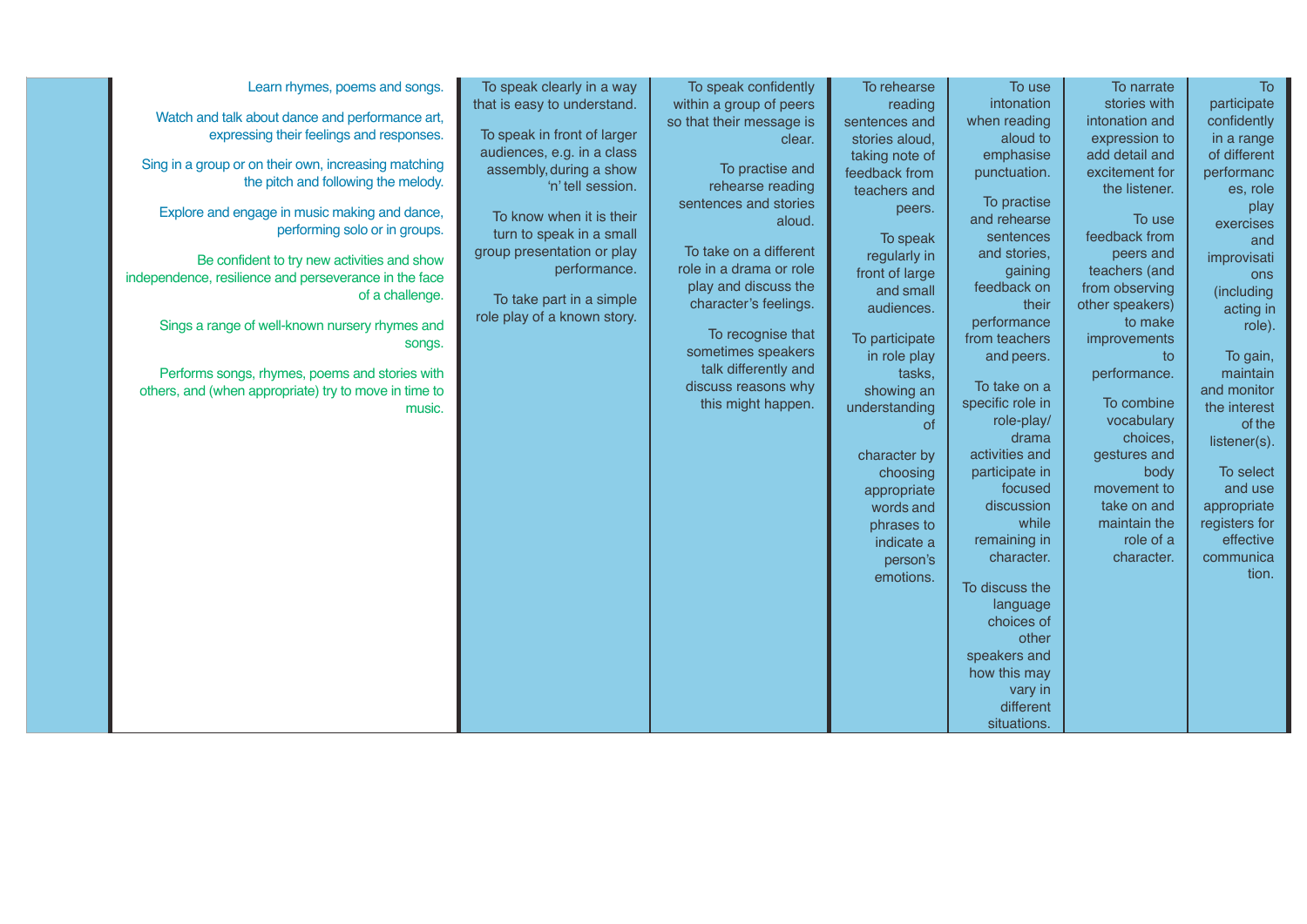| <b>Vo</b><br>ca<br><u>bul</u><br>$ar$<br>$\mathbf y$<br><b>Bu</b><br><u>ildi</u><br>nq<br>$\underline{\underline{\mathbf{g}}}%$<br>S <sub>t</sub><br>$an$<br>$da$<br><u>rd</u><br>En<br><u>gli</u><br>sh | Use a wider range of vocabulary.<br>Develop their communication, but may continue to<br>have problems with irregular tenses and plurals,<br>such as 'runned' for 'ran' and 'swimmed' for 'swam'.<br>Use longer sentences of four to six words.<br>Engage in extended conversations about stories,<br>learning new vocabulary.<br>Talk about what they see, using a wide vocabulary.<br>Learn new vocabulary.<br>Use new vocabulary throughout the day.<br>Articulate their ideas and thoughts in well-formed<br>sentences.<br>Develop social phrases.<br>Use new vocabulary in different contexts.<br>Participate in small group, class and one-to-one<br>discussions, offering their own ideas, using recently<br>introduced vocabulary. | To use appropriate<br>vocabulary to describe<br>their immediate world and<br>feelings.<br>To think of alternatives for<br>simple vocabulary<br>choices. | To start to use subject-<br>specific vocabulary to<br>explain, describe and<br>add detail.<br>To suggest words or<br>phrases appropriate to<br>the topic being<br>discussed.<br>To start to vary<br>language according to<br>the situation between<br>formal and informal.<br>To usually speak in<br>grammatically correct<br>sentences. | To use<br>vocabulary<br>that is<br>appropriate to<br>the topic and/<br>or the<br>audience.<br>To recognise<br>powerful<br>vocabulary in<br>stories/texts<br>that they read<br>or listen to<br>and begin to<br>try to use<br>these words<br>and phrases<br>in their own<br>talk.<br>To discuss<br>topics that are<br>unfamiliar to<br>their own<br>direct<br>experience. | To regularly<br>use<br>interesting<br>adjectives,<br>adverbial<br>phrases and<br>extended<br>noun phrases<br>in speech.<br>To know and<br>use language<br>that is<br>acceptable in<br>formal and<br>informal<br>situations with<br>increasing<br>confidence.<br>To recognise<br>powerful<br>vocabulary in<br>stories/texts<br>that they read<br>or listen to.<br>building these<br>words and<br>phrases into<br>their own talk<br>in an<br>appropriate<br>way. | To regularly<br>use interesting<br>adjectives,<br>adverbial<br>phrases and<br>extended noun<br>phrases in<br>speech.<br>To know and<br>use language<br>that is<br>acceptable in<br>formal and<br>informal<br>situations with<br>increasing<br>confidence.<br>To recognise<br>powerful<br>vocabulary in<br>stories/texts<br>that they read<br>or listen to,<br>building these<br>words and<br>phrases into<br>their own talk in<br>an appropriate<br>way. | To use<br>relevant<br>strategies<br>to build<br>their<br>vocabulary.<br>To use<br>adventurou<br>s and<br>ambitious<br>vocabulary<br>in speech,<br>which is<br>always<br>appropriate<br>to the topic,<br>audience<br>and<br>purpose<br>To speak<br>audibly,<br>fluently and<br>with a full<br>command<br>of Standard<br>English in<br>all<br>situations.<br>To use a<br>broad, |
|----------------------------------------------------------------------------------------------------------------------------------------------------------------------------------------------------------|-------------------------------------------------------------------------------------------------------------------------------------------------------------------------------------------------------------------------------------------------------------------------------------------------------------------------------------------------------------------------------------------------------------------------------------------------------------------------------------------------------------------------------------------------------------------------------------------------------------------------------------------------------------------------------------------------------------------------------------------|---------------------------------------------------------------------------------------------------------------------------------------------------------|------------------------------------------------------------------------------------------------------------------------------------------------------------------------------------------------------------------------------------------------------------------------------------------------------------------------------------------|-------------------------------------------------------------------------------------------------------------------------------------------------------------------------------------------------------------------------------------------------------------------------------------------------------------------------------------------------------------------------|----------------------------------------------------------------------------------------------------------------------------------------------------------------------------------------------------------------------------------------------------------------------------------------------------------------------------------------------------------------------------------------------------------------------------------------------------------------|----------------------------------------------------------------------------------------------------------------------------------------------------------------------------------------------------------------------------------------------------------------------------------------------------------------------------------------------------------------------------------------------------------------------------------------------------------|-------------------------------------------------------------------------------------------------------------------------------------------------------------------------------------------------------------------------------------------------------------------------------------------------------------------------------------------------------------------------------|
|                                                                                                                                                                                                          |                                                                                                                                                                                                                                                                                                                                                                                                                                                                                                                                                                                                                                                                                                                                           |                                                                                                                                                         |                                                                                                                                                                                                                                                                                                                                          |                                                                                                                                                                                                                                                                                                                                                                         |                                                                                                                                                                                                                                                                                                                                                                                                                                                                |                                                                                                                                                                                                                                                                                                                                                                                                                                                          | deep and<br>rich<br>vocabulary<br>to discuss<br>abstract<br>concepts<br>and a wide                                                                                                                                                                                                                                                                                            |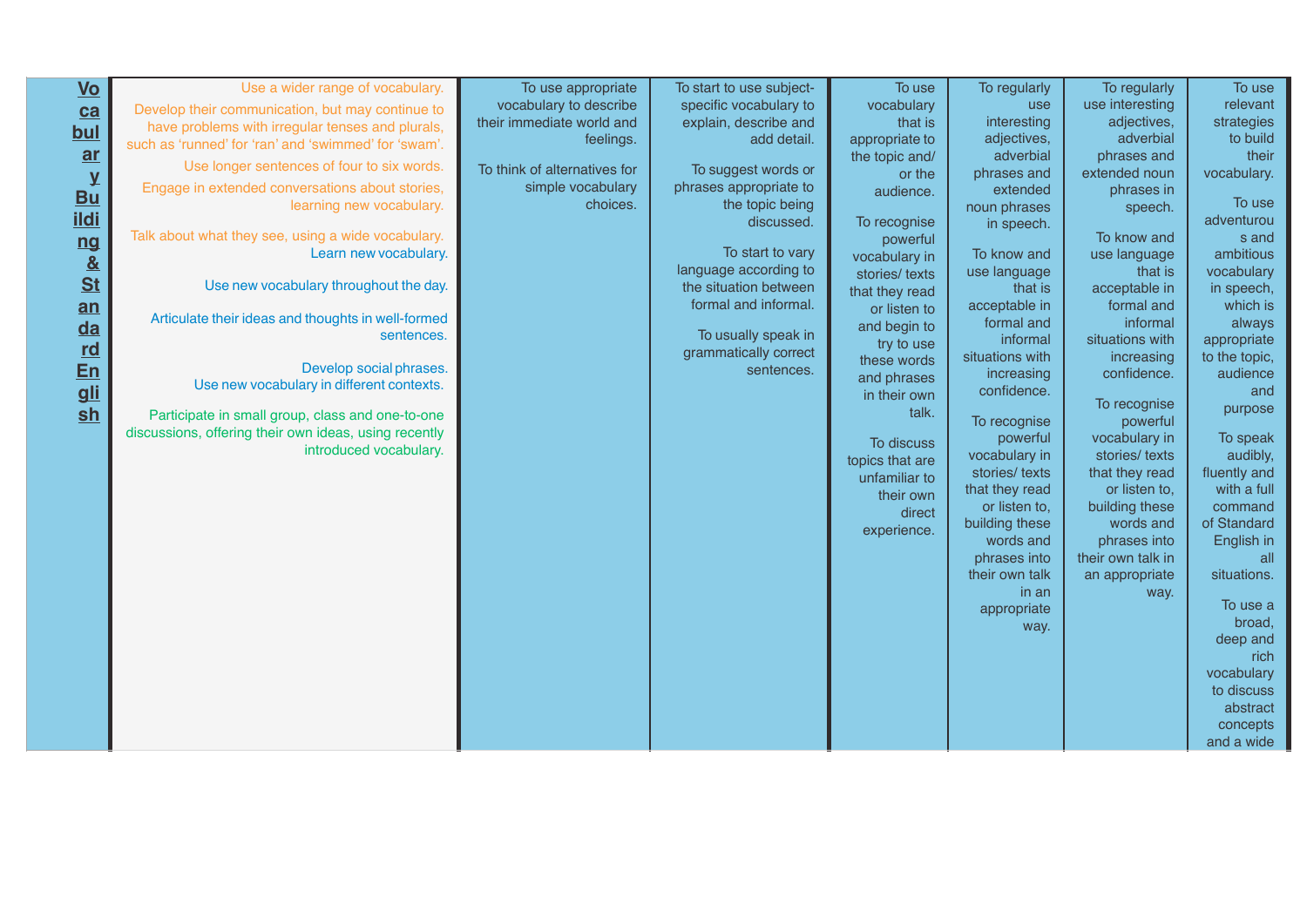|                                         | Express their ideas and feelings about their<br>experiences using full sentences, including use of<br>past, present and future tenses and making use of<br>conjunctions, with modelling and support from their<br>teacher.<br>Use and understand recently introduced vocabulary<br>during discussions about stories, non-fiction, rhymes<br>and poems and during role play. |  |  | range of<br>topics.<br>To<br>confidently<br>explain the<br>meaning of<br>words and<br>offer<br>alternative<br>synonyms. |
|-----------------------------------------|-----------------------------------------------------------------------------------------------------------------------------------------------------------------------------------------------------------------------------------------------------------------------------------------------------------------------------------------------------------------------------|--|--|-------------------------------------------------------------------------------------------------------------------------|
| <b>Speak</b><br>ing                     | Be able to express a point of view and debate when<br>they disagree with an adult or friend, using words as<br>well as actions.                                                                                                                                                                                                                                             |  |  |                                                                                                                         |
| for a<br>Range                          | Can start a conversation with an adult or a friend,<br>and continue it for many turns.                                                                                                                                                                                                                                                                                      |  |  |                                                                                                                         |
| <u>of</u><br><b>Purpo</b><br><b>ses</b> | Use talk to organise themselves and their play:<br>"Let's go on a bus you sit there I'll be the<br>driver."                                                                                                                                                                                                                                                                 |  |  |                                                                                                                         |
|                                         | Play with one or more other children, extending and<br>elaborating play ideas.                                                                                                                                                                                                                                                                                              |  |  |                                                                                                                         |
|                                         | Develop appropriate ways of being assertive.                                                                                                                                                                                                                                                                                                                                |  |  |                                                                                                                         |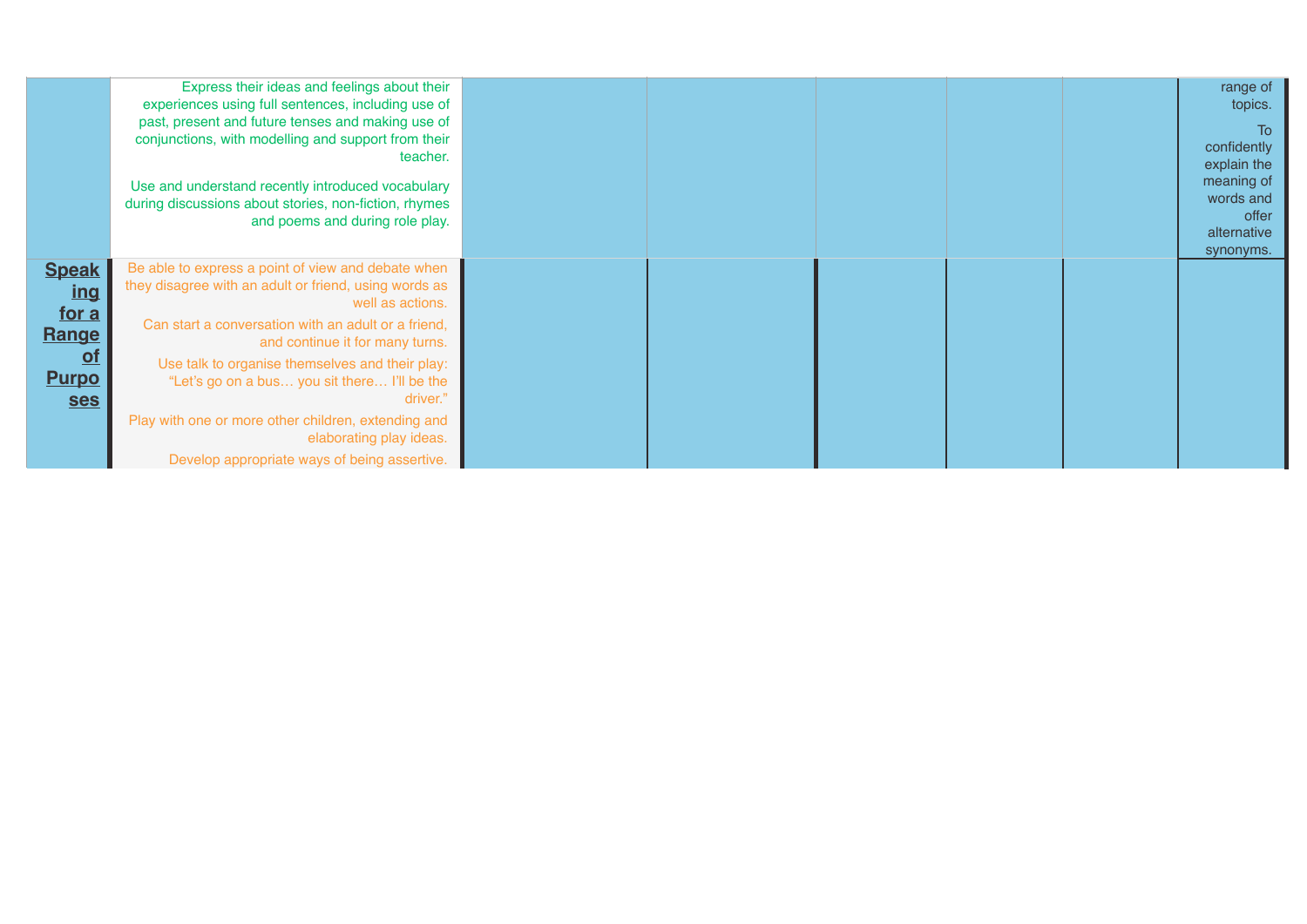| Talk with others to solve conflicts.<br>Talk about their feelings using words like 'happy',<br>'sad', 'angry' or 'worried'<br>Engage in extended conversations about stories,<br>learning new vocabulary.<br>Talk about what they see, using a wide range of<br>vocabulary.<br>Explore and talk about different forces they can feel<br>Talk about the differences between materials and<br>changes they notice.<br>Know that there are different countries in the world<br>and talk about the differences they have<br>experienced or seen in photos.<br>Take part in simple pretend play, using an object to<br>represent something else even though they are not<br>similar.<br>Begin to develop complex stories using small world<br>equipment, such as animal sets, dolls and dolls<br>houses, etc. | To organise their<br>thoughts into sentences<br>before expressing them.<br>To be able to describe<br>their immediate world<br>and environment.<br>To retell simple stories<br>and recounts aloud. | To talk about<br>themselves clearly<br>and confidently.<br>To verbally recount<br>experiences with<br>some added<br>interesting details.<br>To offer ideas based<br>on what has been<br>heard. | To organise what<br>they want to say<br>so that it has a<br>clear purpose.<br>To begin to give<br>descriptions,<br>recounts and<br>narrative<br>retellings with<br>added details to<br>engage<br>listeners. | To give<br>descriptions,<br>recounts and<br>narrative<br>retellings with<br>specific<br>details to<br>actively<br>engage<br>listeners.<br>To debate<br>issues and<br>make their<br>opinions on<br>topics clear.<br>To adapt their<br>ideas in<br>response to<br>new<br>information. | To plan and<br>present<br>information<br>clearly with<br>ambitious<br>added detail<br>and<br>description for<br>the listener.<br>To participate<br>in debates/<br>arguments<br>and use<br>relevant<br>details to<br>support their<br>opinions and<br>adding<br>humour where<br>appropriate. | To<br>communicat<br>e confidently<br>across a<br>range of<br>contexts and<br>to a range of<br>audiences.<br>To articulate<br>and justify<br>arguments<br>and opinions<br>with<br>confidence.<br>To give well-<br>structured<br>descriptions,<br>explanations<br>presentation<br>s and<br>narratives<br>for different<br>purposes,<br>including for<br>expressing<br>feelings.<br>To use<br>spoken<br>language to<br>develop<br>understandin<br>g through<br>speculating,<br>hypothesisin<br>g,<br>imagining<br>and<br>exploring<br>ideas.<br>To make |
|----------------------------------------------------------------------------------------------------------------------------------------------------------------------------------------------------------------------------------------------------------------------------------------------------------------------------------------------------------------------------------------------------------------------------------------------------------------------------------------------------------------------------------------------------------------------------------------------------------------------------------------------------------------------------------------------------------------------------------------------------------------------------------------------------------|---------------------------------------------------------------------------------------------------------------------------------------------------------------------------------------------------|------------------------------------------------------------------------------------------------------------------------------------------------------------------------------------------------|-------------------------------------------------------------------------------------------------------------------------------------------------------------------------------------------------------------|-------------------------------------------------------------------------------------------------------------------------------------------------------------------------------------------------------------------------------------------------------------------------------------|---------------------------------------------------------------------------------------------------------------------------------------------------------------------------------------------------------------------------------------------------------------------------------------------|------------------------------------------------------------------------------------------------------------------------------------------------------------------------------------------------------------------------------------------------------------------------------------------------------------------------------------------------------------------------------------------------------------------------------------------------------------------------------------------------------------------------------------------------------|
|----------------------------------------------------------------------------------------------------------------------------------------------------------------------------------------------------------------------------------------------------------------------------------------------------------------------------------------------------------------------------------------------------------------------------------------------------------------------------------------------------------------------------------------------------------------------------------------------------------------------------------------------------------------------------------------------------------------------------------------------------------------------------------------------------------|---------------------------------------------------------------------------------------------------------------------------------------------------------------------------------------------------|------------------------------------------------------------------------------------------------------------------------------------------------------------------------------------------------|-------------------------------------------------------------------------------------------------------------------------------------------------------------------------------------------------------------|-------------------------------------------------------------------------------------------------------------------------------------------------------------------------------------------------------------------------------------------------------------------------------------|---------------------------------------------------------------------------------------------------------------------------------------------------------------------------------------------------------------------------------------------------------------------------------------------|------------------------------------------------------------------------------------------------------------------------------------------------------------------------------------------------------------------------------------------------------------------------------------------------------------------------------------------------------------------------------------------------------------------------------------------------------------------------------------------------------------------------------------------------------|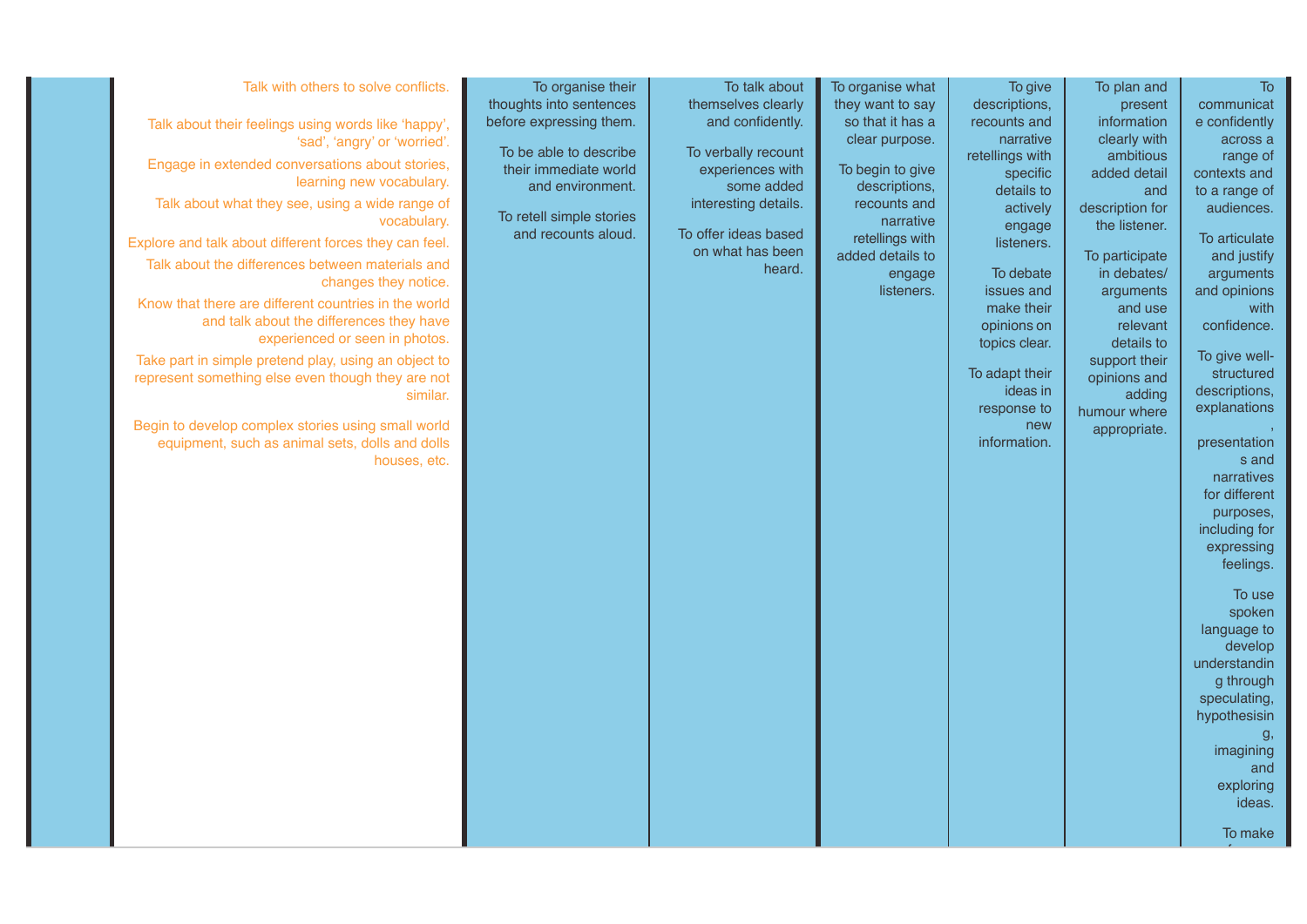| Ask questions to find out more and to check they<br>understand what has been said to them.                                               |  |  |  |
|------------------------------------------------------------------------------------------------------------------------------------------|--|--|--|
| Describe events in some detail.                                                                                                          |  |  |  |
| Use talk to help work out problems and organise<br>thinking and activities. Explain how things work and<br>why they might happen.        |  |  |  |
| Develop social phrases.                                                                                                                  |  |  |  |
| Listen to and talk about stories to build familiarity<br>and understanding.                                                              |  |  |  |
| Retell the story, once they have developed a deep<br>familiarity with the text; some as exact repetition and<br>some in their own words. |  |  |  |
| Use new vocabulary in different contexts.                                                                                                |  |  |  |
| Listen to and talk about selected non-fiction to<br>develop a deep familiarity with new knowledge and<br>vocabulary.                     |  |  |  |
| Express their feelings and consider the feelings of<br>others.                                                                           |  |  |  |
| Talk about their immediate family and community.                                                                                         |  |  |  |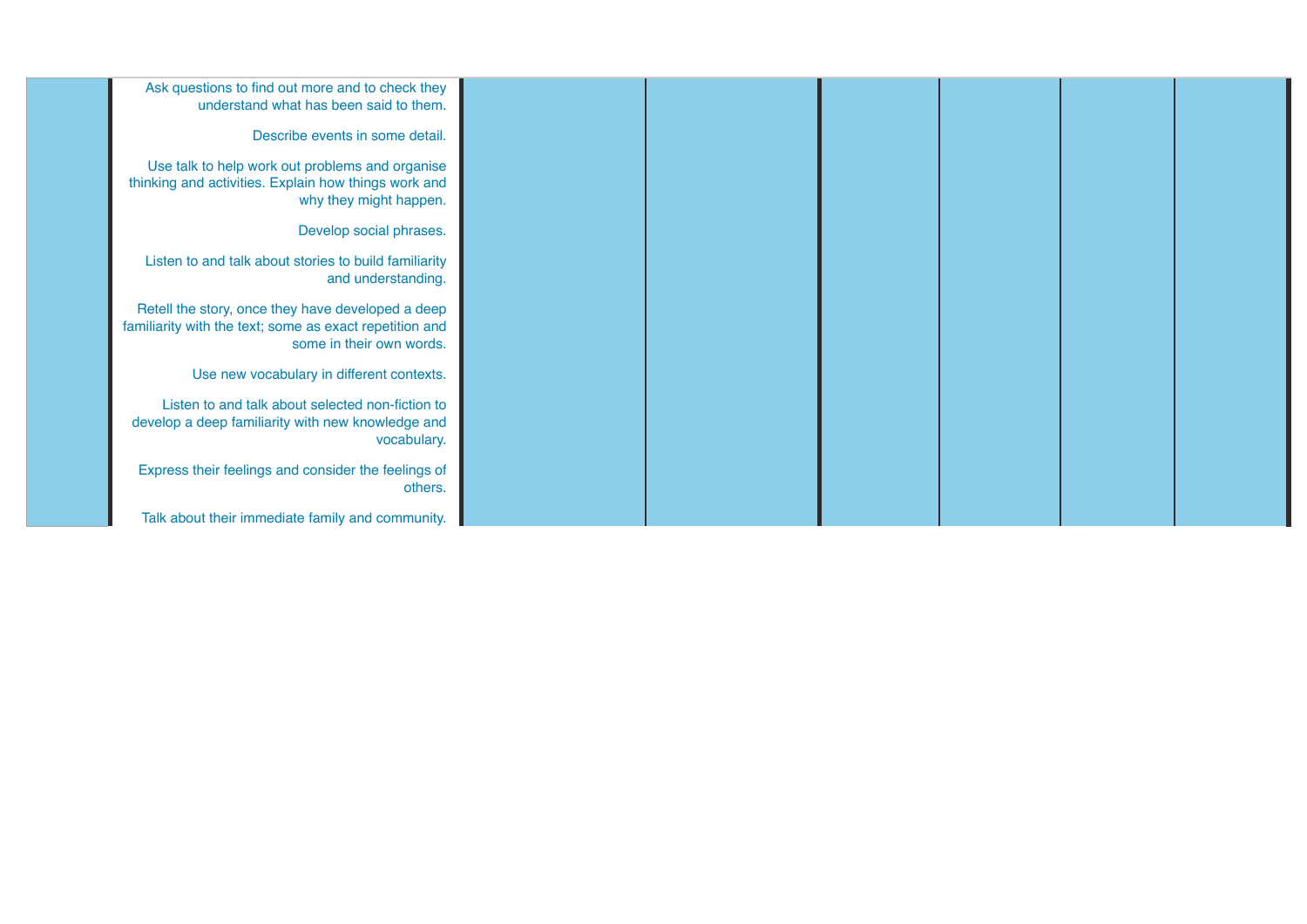| Name and describe people who are familiar to them.                                                                                                                 |  |  |  |
|--------------------------------------------------------------------------------------------------------------------------------------------------------------------|--|--|--|
| Comment on images of familiar situations in the past.                                                                                                              |  |  |  |
| Compare and contrast characters from stories, including<br>figures from the past.                                                                                  |  |  |  |
| Describe what they see, hear and feel whilst outside.                                                                                                              |  |  |  |
| Watch and talk about dance and performance art,<br>expressing their feelings and responses.                                                                        |  |  |  |
| Make comments about what they have heard and ask<br>questions to clarify their meanings.                                                                           |  |  |  |
| Hold conversation when engaged in back-and-forth<br>exchanges with their teacher and peers.                                                                        |  |  |  |
| Participate in small group, class and one-to-one<br>discussions, offering their own ideas, using recently<br>introduced vocabulary.                                |  |  |  |
| Offer explanations for why things might happen, making<br>use of recently introduced vocabulary from stories, non-<br>fiction, rhymes and poems where appropriate. |  |  |  |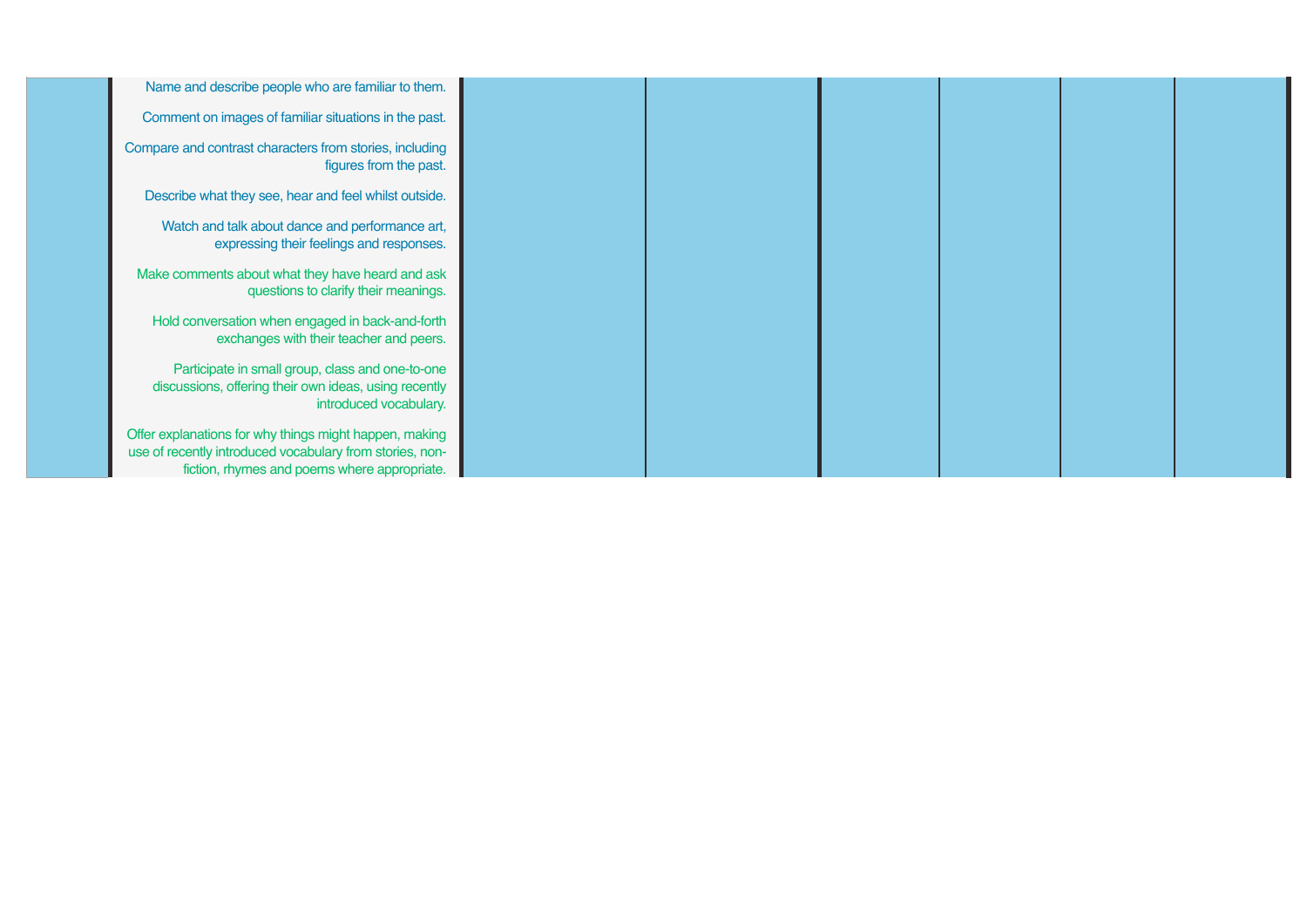| Express their ideas and feelings about their<br>experiences using full sentences, including use of<br>past, present and future tenses and making use of<br>conjunctions, with modelling and support from their<br>teacher. |  |  |  |
|----------------------------------------------------------------------------------------------------------------------------------------------------------------------------------------------------------------------------|--|--|--|
| Explain the reasons for rules, know right from wrong<br>and try to behave accordingly.                                                                                                                                     |  |  |  |
| Demonstrate understanding of what has been read<br>to them by retelling stories and narratives using their<br>own words and recently introduced vocabulary.                                                                |  |  |  |
| Use and understand recently introduced vocabulary<br>during discussions about stories, non-fiction, rhymes<br>and poems and during role play.                                                                              |  |  |  |
| Read aloud simple sentences and books that are<br>consistent with their phonic knowledge, including<br>some common exception words.                                                                                        |  |  |  |
| Talk about the lives of the people around them and<br>their roles in society.                                                                                                                                              |  |  |  |
| Describe their immediate environment using<br>knowledge from observation, discussion, stories,<br>non-fiction texts and maps.                                                                                              |  |  |  |
| Explain some similarities and differences between<br>life in this country and life in other countries, drawing<br>on knowledge from stories, non-fiction texts and<br>(when appropriate) maps.                             |  |  |  |
| Share their creations, explaining the processes they<br>have used.                                                                                                                                                         |  |  |  |
| Invent, adapt and recount narratives and stories<br>with peers and their teacher.                                                                                                                                          |  |  |  |
| Perform songs, rhymes, poems and stories with<br>others, and (when appropriate) try to move in time to<br>music.                                                                                                           |  |  |  |